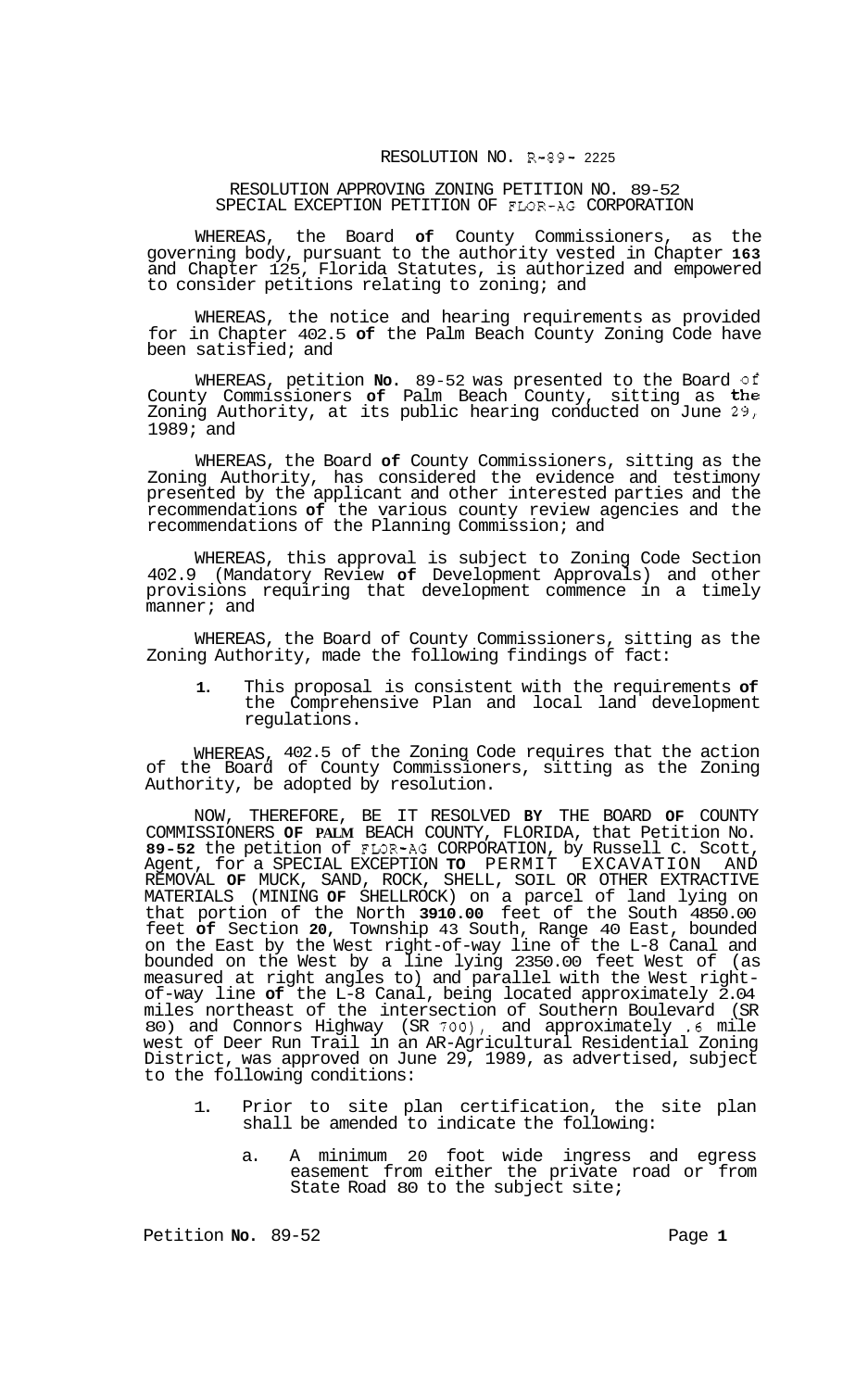- **b.** If the private road is utilized for access, its location, confirmation of authority for use and confirmation that it meets the requirement of **20**  feet in width shall be submitted.; and,
- c. Estimated duration of operation of the excavation.
- **2.**  The petitioner shall submit a plan for rehabilitation for the site. The rehabilitation and reclamation plan shall meet the requirement *of* Section **500.3** of the Zoning Code.
- **3.**  The petitioner shall submit acceptable methods and rates of dewatering in accordance with South Florida Water Management District standards to the Zoning Division to become part of the record.
- **4.**  The Developer shall provide discharge control and treatment for the stormwater runoff in accordance with all applicable agency requirements in effect at the time of the permit application. However, at a minimum, this development shall retain onsite the stormwater runoff generated by a three **(3)** year-one **(1)** hour storm with a total rainfall of **3** inches as required by the Permit Section, **Land Development Division.** In the event that the subject site abuts a Department **of** Transportation maintained roadway, concurrent approval from the Florida Department of Transportation will also be required. The drainage system shall be maintained in an acceptable condition as approved by the County Engineer. In the event that the drainage system is not adequately maintained as determined by the County Engineer, this matter will **be** referred to the Code Enforcement Board for enforcement.
- **5.**  The Property owner shall construct a left turn west approach and *a* right turn lane, east approach at the project's entrance road and State Road *80* concurrent with onsite paving and drainage improvements. Construction shall be completed prior to any fill removal. All construction shall be approved and permitted by Florida Department **of** Transportation. Should any turn lanes not be approved by the Florida Department of Transportation, then this petitioner shall be relieved from this obligation.
- **6.**  Property owner shall post acceptable surety with the Land Development Division for a road restoration bond prior to any fill removal.
- *7.*  The property owner shall pay a Fair Share Fee in the amount and manner required by the "Fair Share Contribution for Road Improvements Ordinance" as it presently exists or as it may from time to time be amended. The Fair Share Fee for this project presently is **\$5,772.00 (208** trips **X \$26.79** per trip).
- **8.**  Prior to the removal of any fill material the Land Development Division shall approve **the** applicant's haul route.
- **9.**  Prior to Site Plan Certification, the petitioner shall demonstrate compliance with the Water Quality Assurance requirements for Mining Operations

Petition **No.** 89-52 **Page 2 Page 2**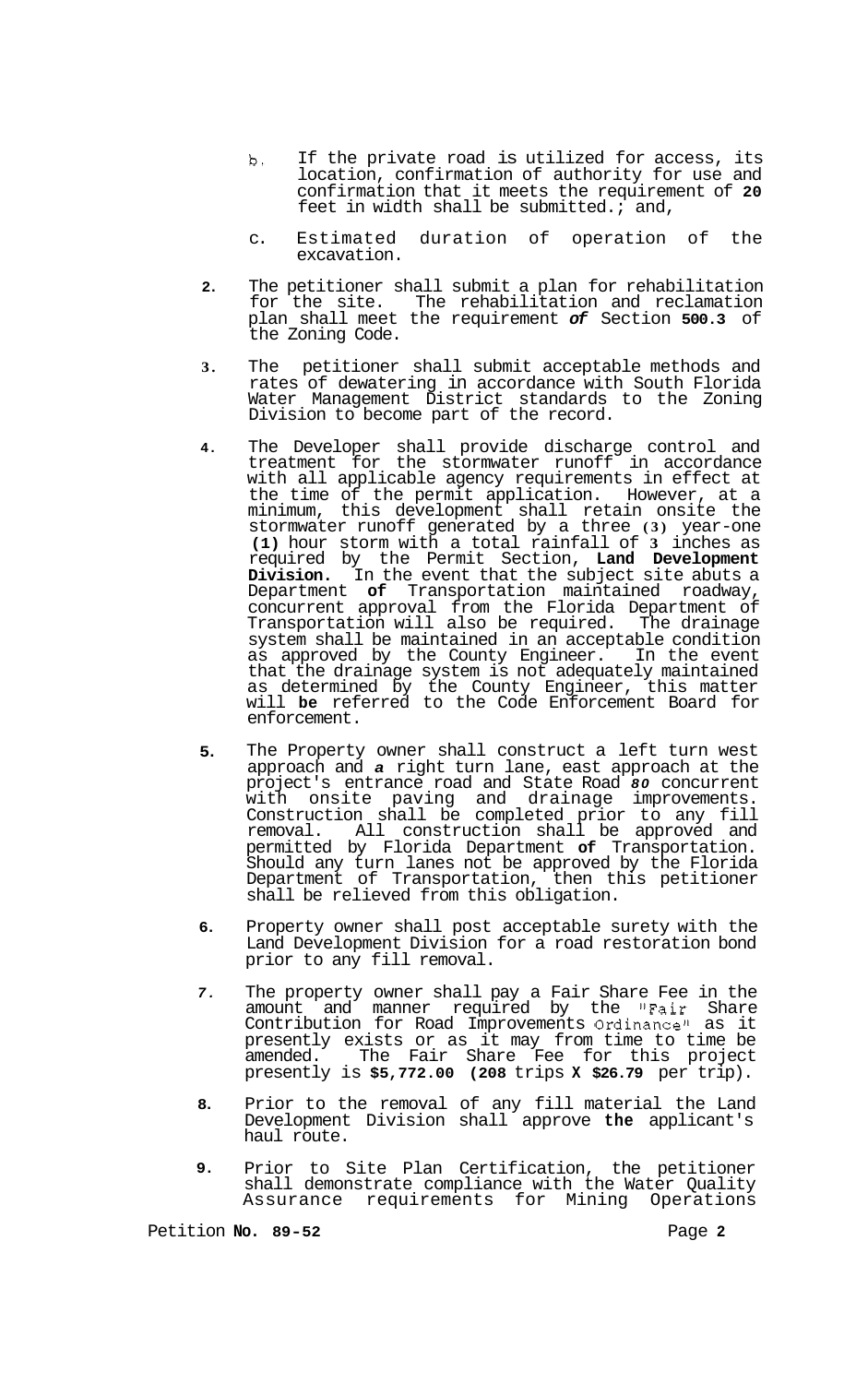contained in the **1989** Land Use Plan and have a Wat.er Quality Testing Program approved by the Department of Environmental Regulation.

- **10.**  This project shall be a single phase project only.
- **11.**  Should any archeological materials be uncovered, all work on the pit shall cease until such time as "the find" has been examined, catalogued, and recorded and preservation status determined, as required by Objective **10,** Policy **10.b** of the Palm Beach Cou:lty **1989** Comprehensive Plan.
- **12.**  During the first **16** weeks of dewatering, all **16**  perimeter wells as well as the working pit and the receiving area will be sampled for conductivity **on** a weekly basis. Thereafter, chloride Samples Will be taken on a monthly basis from the working pit and receiving area until dewatering ceases.
- **13.**  The receiving area for the dewatering operation is to be designed to receive all dewatering and a minimum **of 12" of** rainfall.
- **14.**  The working pit shall be bermed to preclude any stormwater from entering or leaving the pit.
- **15**  The receiving area is to be designed to overflow into the working pit. There shall be no discharge :.nto state waters. Specifically:
	- a. Turbidity shall be handled onsite.
	- b. Engineering safeguards are to be designed into the project to adequately assure that all turbidity aspects are addressed.
	- c. Any discharge into state waters snall require a modification **of** this condition.
- **16.**  The chloride sample results shall be submitted to **ERM**  within forty-eight **(48)** hours of receiving these results. When the chloride sample results indicate that the chloride level is above **550** ppm in the working pit, the Department of Environmental Resources Management shall be informed. Additional sampling may be required and the dewatering operation modified.
- **17.**  A littoral shelf shall be constructed around the entire lake by removing soil from the edge of the excavation pit. Note: This will establish the shelf within the reclamation zone and not within the fifty- five **(55)** acre lake. The side slope dimensions shall be **5H:lV,** to a depth of *-6* feet, measured at ord:.nary or controlled water level. At the *-6* foot depth, a stabilized shelf shall extend thirty **(30)** feet waterward; from the point, the side slope can break at a stable angle of repose. The clear intent **:.s** to create a stabilized thirty **(30)** foot lit\*:oral planting area around the entire lake. The petitioner has the option of submitting an alternative littoral shelf construction plan to **EM** for approval prior to construction.

Petition No. **89-52** Page **3**